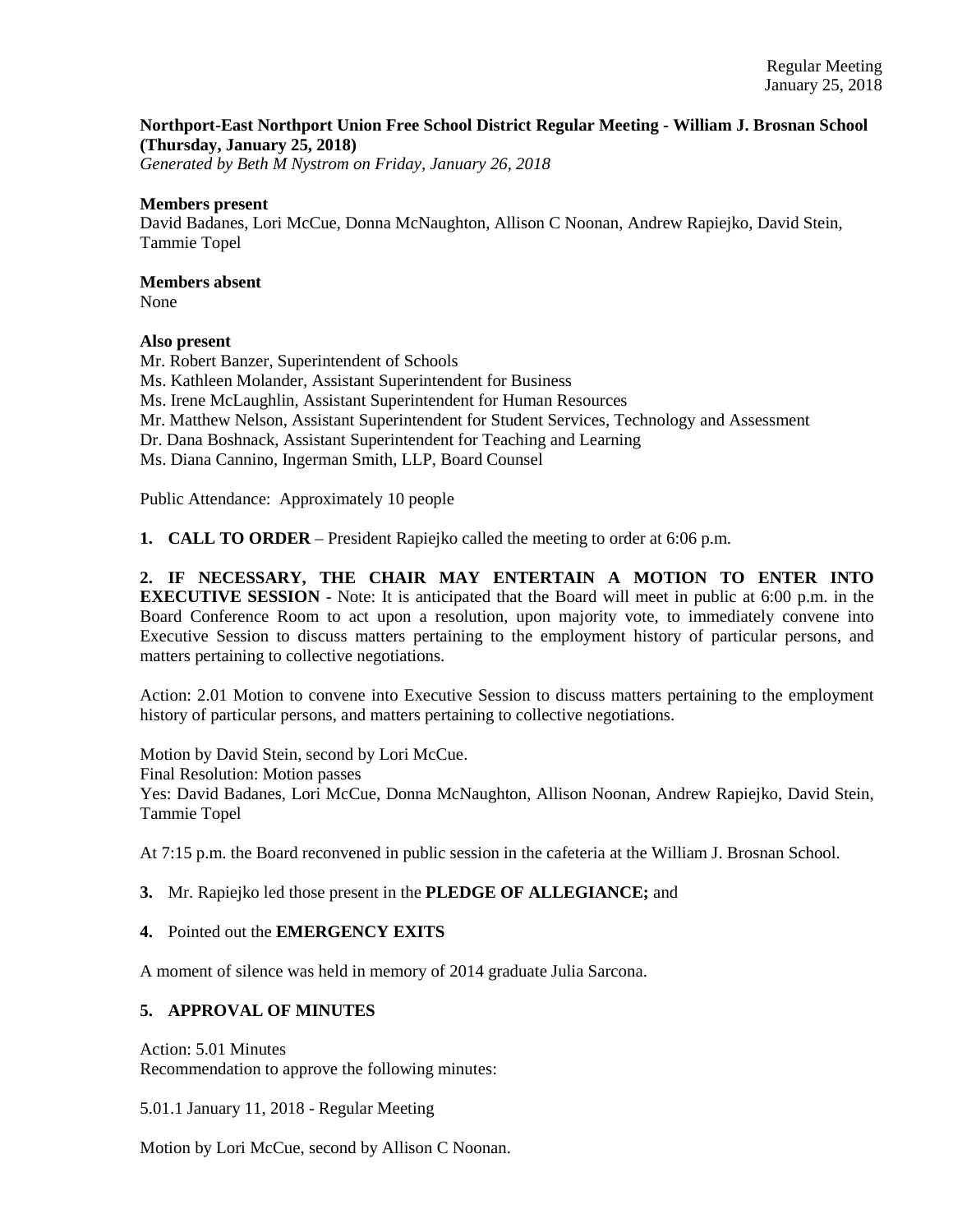Final Resolution: Motion Passes

Yes: David Badanes, Lori McCue, Donna McNaughton, Allison C Noonan, Andrew Rapiejko, David Stein, Tammie Topel

# **6. STUDENT AND STAFF RECOGNITION/ANNOUNCEMENTS FROM THE SUPERINTENDENT OF SCHOOLS**

Information: 6.01 Upcoming Meetings

President Rapiejko reviewed the upcoming meetings of February  $8<sup>th</sup>$ , and the special budget meetings of March  $1<sup>st</sup>$ , March  $8<sup>th</sup>$ , March  $15<sup>th</sup>$  and March  $22<sup>nd</sup>$ .

Superintendent Banzer stated that there will be a presentation on vaping at the Northport High School auditorium on February  $27<sup>th</sup>$ . It is a joint effort between the Drug and Alcohol Task Force, Physical Education and Health, and the Suffolk County Police Department.

Mr. Banzer stated that he had the chance to go see the marching band perform in Disney World and that it was a thrill to walk down Main Street with the band. Mr. Banzer noted that it was most gratifying to receive complements from the tour group on how impressed they were with how the students carried themselves.

**7. COMMUNICATIONS** - Please Note: This is the opportunity for persons who had written letters to the Board to speak to the Board regarding the issues raised in their communications. Speakers are asked to keep their comments brief, and to speak no longer than 5 minutes.

There were no communications requiring Board action.

**8. PUBLIC COMMENT/PARTICIPATION** - Please Note: Community members are invited to share their questions, comments, or concerns with the School Board. When speaking, citizens should state their name and address for the record and limit their presentation to 5 minutes. Where possible, the Board will answer factual questions immediately. A written response may be provided when information is not available. If a response would involve discussion of Board Policy or decisions which might be of interest to citizens not present at the meeting, the Board may place the item on a future meeting agenda.

There was no public participation.

### **9. SPECIAL REPORTS**

Presentations: 9.01 Strategic Plan Update: Professional Development, Social Emotional Learning, Curriculum, Building Teams - Building Principals presenting

The Strategic Plan Update on Professional Development, Social Emotional Learning, Curriculum and Building Teams was presented by Ms. Lori Beekman, Bellerose Avenue School Principal, Ms. Patricia Essenfeld, Dickinson Avenue School Principal, Mr. Thomas Harrison, Fifth Avenue School Principal, Ms. Michael Genovese, Norwood Avenue School Principal, Ms. Sabina Larkin, Ocean Avenue School Principal, Mr. Jeffrey Haubrich, Pulaski Road School Principal, Mr. Pasquale DeStefano, East Northport Middle School Principal, Dr. Chelsea Brown, Northport Middle School Assistant Principal, and Mr. Daniel Danbusky, Northport High School Principal.

The District is implementing a strategic planning process at the district and building level. Team development includes establishing building teams including staff and parents and aligning meeting dates with District Team Meetings. Three District level sub-committees were established to address the three immediate priority areas: Create and implement a comprehensive, K-12 Social-Emotional Learning Plan;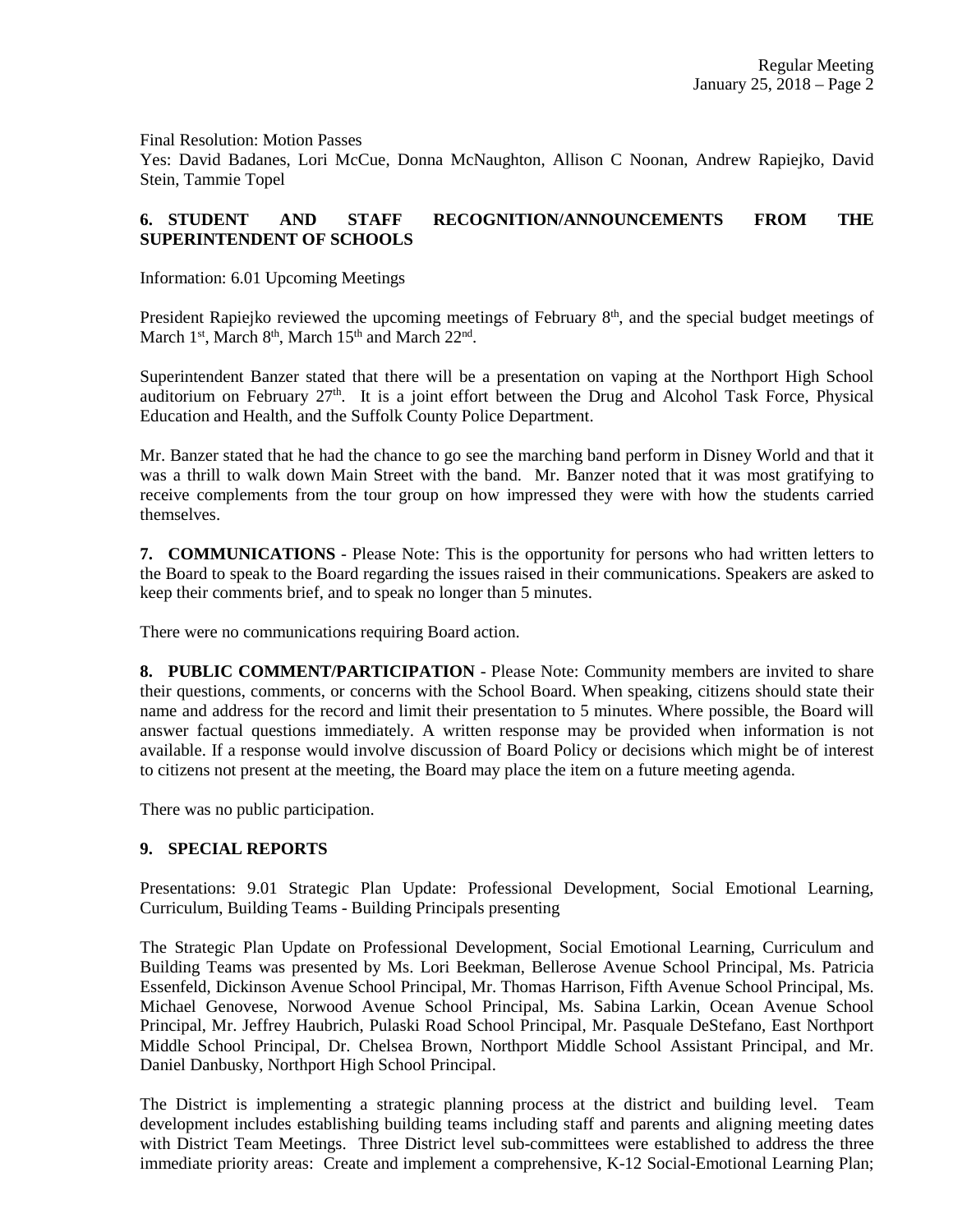Align K-12 curricula with explicit goals and measurable outcomes that include opportunities for enrichment and remediation; and Establish a system to deliver focused and sustained professional development targeting the needs identified in this plan. Each building team was charged with the task of creating goals and action steps for three priority areas: Curriculum and SEL, and the third goal was a building choice on enabling strategies. There were five enabling strategies for each building to choose from: Establish a plan to foster positive, trusting and collaborative relationships throughout our school community. Increase inclusive opportunities for all students, including the expansion of co-teaching. Create opportunities to explore and implement innovative ideas. Develop a comprehensive facilities plan that re-imagines facilities use to support academic, co-curricular and extra-curricular programs while addressing declining enrollment. Establish communication protocols to ensure that all members of the school community are informed and included.

The building principals reviewed the Action Plan: common practices and development of the action plan. SEL: Develop a common understanding of social emotional learning. Building committees identify successful programs and share with district sub-committee; Build on and investigate research-based program. K-12 Curriculum: Identify current programs and practices. Support all curricular areas; Shifts in standards; Instructional framework.

There was a brief discussion regarding measurement of outcomes, inclusion and co-teaching, parent participation, and the third strategy at each building.

The Board thanked the principals for their very informative report.

Information: 9.02 2018-2019 Budget Overview

Superintendent Banzer presented the 2018-2019 Budget Overview. Mr. Banzer stated that the budget priorities are to present a budget that supports the mission, vision, core beliefs and priorities of the district; continue historically low tax levy increases; and seek efficiencies and savings. Mr. Banzer reviewed the budget development calendar. The expenditures including salaries, ERS/TRS, health insurance, utilities, insurances, transportation, program/curriculum, technology, supplies and equipment. The preliminary figures for the  $2018-2019$  cost drivers are: Salaries & Benefits \$2,127,085 (+2.5%), ERS \$31,840 (+1.30%), TRS \$1,008,963 (+14.98%) and Health Insurance \$1,504,328 (+8.39%). Mr. Banzer reviewed the budget history going back to the 2013-2014 school year and the projected enrollment. The revenue sources that are known so far is the 2018-2019 State Aid of \$15,898,489 from the Executive Budget Proposal. The State Budget has not yet been finalized. The difference between the 2017-2018 and the proposed 2018-2019 State Aid is \$580,682. The allowable levy limit (tax cap) for the 2018-2019 school year is 2.38%+, a difference from 2017-2018 of 0.71+. Mr. Banzer reviewed the revenue history going back to the 2014-2015 school year from the following sources: tax levy, state aid, assigned fund balance, use of reserves, and miscellaneous revenue. Mr. Banzer reviewed the tax levy history going back to the 2012-2013 school year including the tax levy increase and the allowable levy limit.

There was a discussion regarding the tax limit, LIPA, zero budget increase and capital projects.

Mr. Banzer noted that the budget discussions will held on March 1<sup>st</sup>, March 8<sup>th</sup>, March 15<sup>th</sup>, March 22<sup>nd</sup>, and April  $12<sup>th</sup>$ .

#### **10. SUPERINTENDENT'S REPORT, GENERAL - FOR BOARD ACTION**

Action: 10.01 Request for Travel

Recommendation to approve requests for student overnight travel:

10.01.1 Frost Valley, NY - January 27, 2018 - January 28, 2018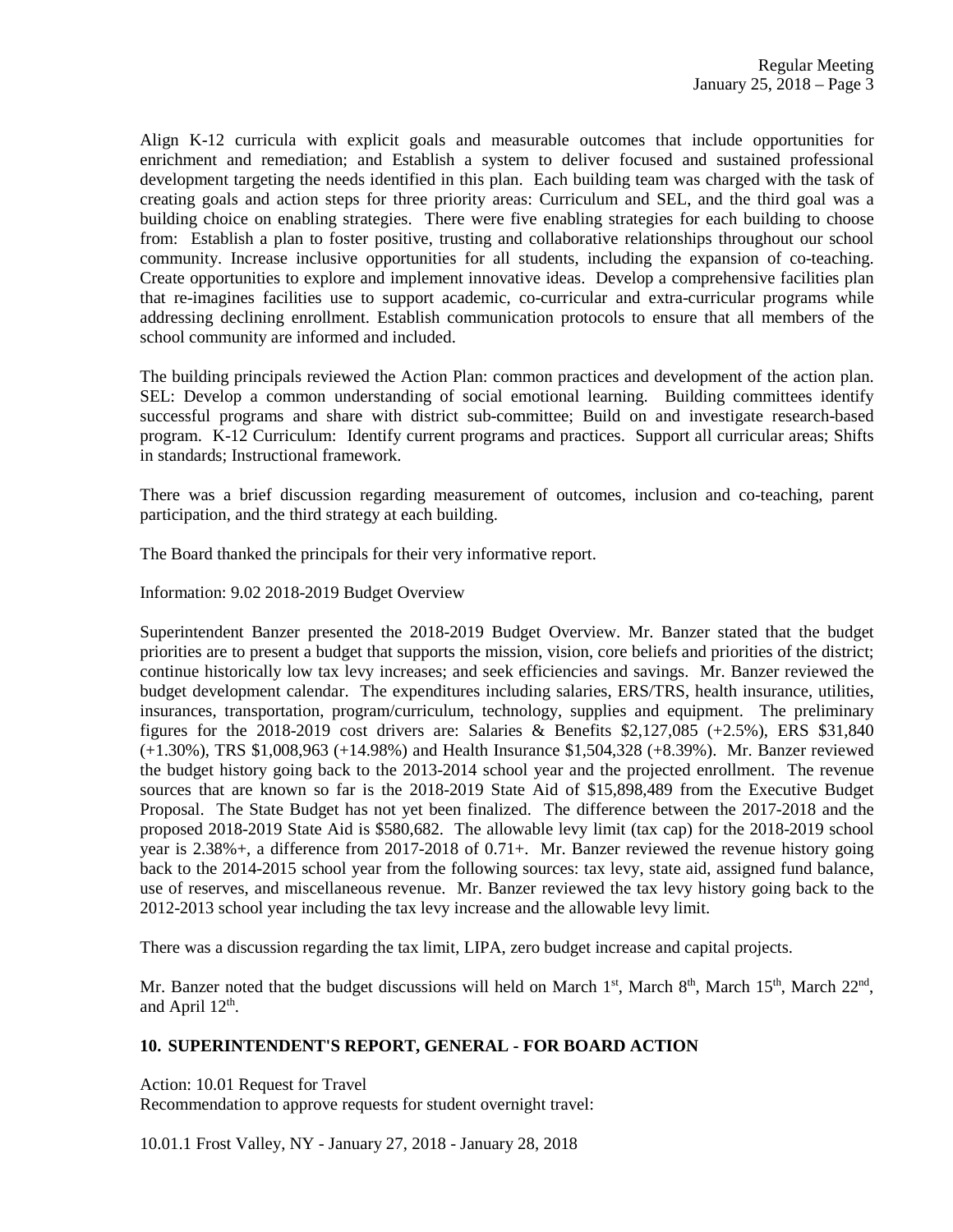Motion by David Stein, second by Donna McNaughton. Final Resolution: Motion Passes Yes: David Badanes, Lori McCue, Donna McNaughton, Allison C Noonan, Andrew Rapiejko, David Stein, Tammie Topel

Action: 10.02 School Breakfast Program Survey Recommendation to authorize the administration to survey the community to determine the extent of need for a school breakfast program for the 2018-2019 school year

Motion by David Stein, second by Donna McNaughton. Final Resolution: Motion Passes Yes: David Badanes, Lori McCue, Donna McNaughton, Allison C Noonan, Andrew Rapiejko, David Stein, Tammie Topel

Action: 10.03 Personnel Actions Report Recommendation to approve the attached Personnel Actions Report

Motion by Lori McCue, second by Donna McNaughton. Final Resolution: Motion Passes Yes: David Badanes, Lori McCue, Donna McNaughton, Allison C Noonan, David Stein, Tammie Topel Abstain: Andrew Rapiejko

### **11. SUPERINTENDENT'S REPORT, FINANCIAL - FOR BOARD ACTION**

Action: 11.01 Urban Studies Field Trip Donation Recommendation to approve the following resolution:

"BE IT RESOLVED, that the Board of Education hereby gratefully accepts a donation of \$945 from Northport-East Northport residents whose names are more fully set forth in the attached document, for the purpose of covering the cost of transportation for the Northport High School Urban Studies class field trip on December 21, 2017 and increase the 2017-2018 budget code A2110.4161.30.2903 by \$945 for this purpose.

BE IT RESOLVED, that the Board of Education hereby approves an increase in the revenue code A2705 of the 2017-2018 budget by \$945 with the understanding that this increase in revenue is the result of donations from Northport-East Northport residents."

Motion by Donna McNaughton, second by Allison C Noonan.

Final Resolution: Motion Passes

Yes: David Badanes, Lori McCue, Donna McNaughton, Allison C Noonan, Andrew Rapiejko, David Stein, Tammie Topel

Action: 11.02 Donations Recommendation to receive the following donations to the District:

11.02.1 \$700.00 from Charles and Linda Gruhn to the Happy School Bus Scholarship

Motion by Donna McNaughton, second by Allison C Noonan. Final Resolution: Motion Passes

Yes: David Badanes, Lori McCue, Donna McNaughton, Allison C Noonan, Andrew Rapiejko, David Stein, Tammie Topel

Action: 11.03 Joan Baltman Copper Library Donation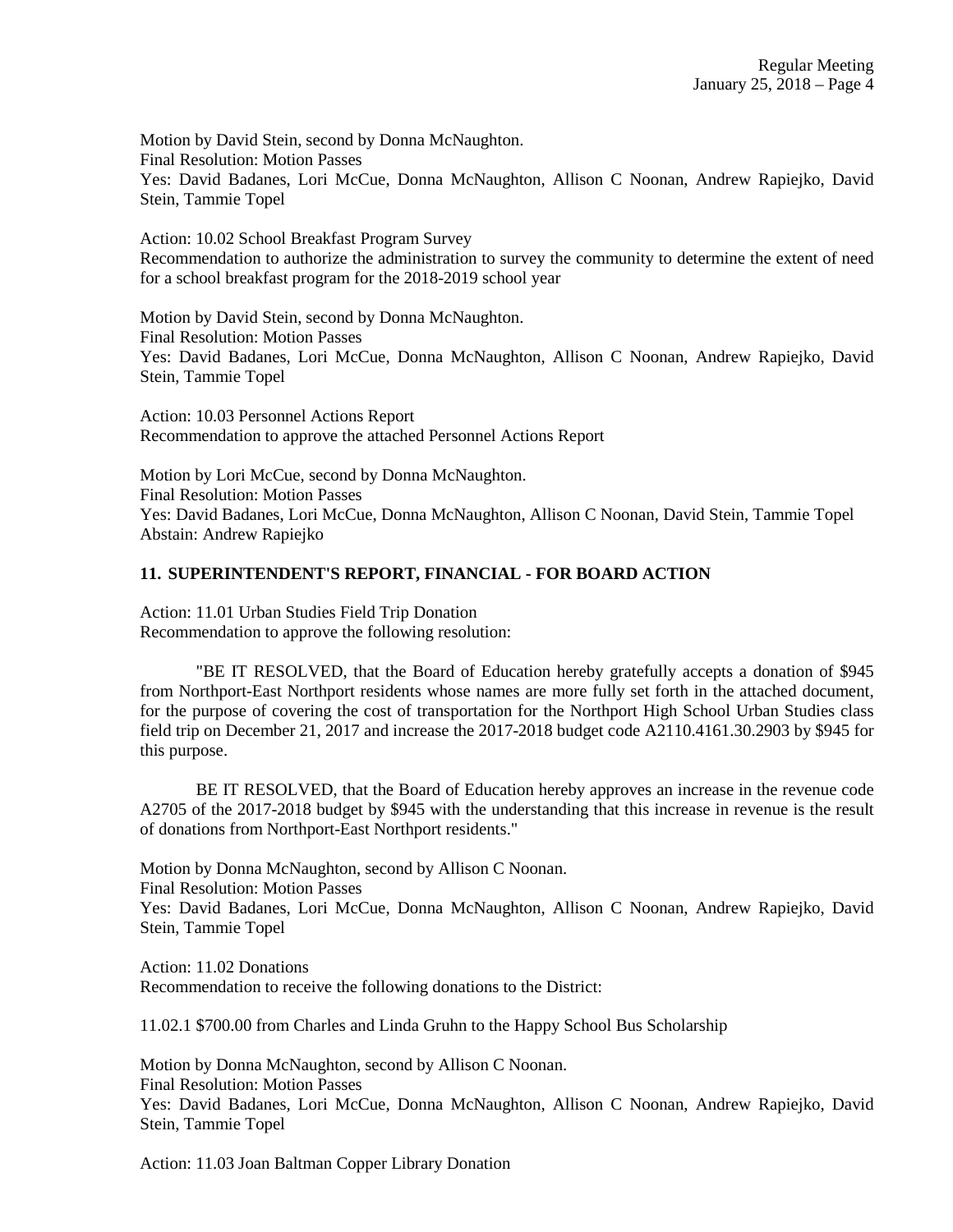Recommendation to approve the following resolution:

"RESOLVED, that the Board of Education accept the donation of \$200.00 from Ann Baltman Freeman in memory of Joan Baltman toward the purchase of books for the library and increase the budget code A2610.5030.12.1300 by \$200.00 for this purpose.

RESOLVED, that the Board of Education hereby approves an increase in the revenue code A2705 of the 2017-2018 budget by \$200.00 with the understanding that this increase in revenue is the result of donations for the Joan Baltman Cooper Library at Fifth Avenue Elementary School."

Motion by Donna McNaughton, second by Allison C Noonan.

Final Resolution: Motion Passes

Yes: David Badanes, Lori McCue, Donna McNaughton, Allison C Noonan, Andrew Rapiejko, David Stein, Tammie Topel

Action: 11.04 Harborfields Central School District

Recommendation to approve a 2017-2018 Special Education Services Contract between the Board of Education of the Harborfields Central School District and the Board of Education of the Northport-East Northport Union Free School District

Motion by Donna McNaughton, second by Allison C Noonan. Final Resolution: Motion Passes Yes: David Badanes, Lori McCue, Donna McNaughton, Allison C Noonan, Andrew Rapiejko, David Stein, Tammie Topel

Action: 11.05 Jungle Bob Enterprises Inc

Recommendation to approve a Supplementary Education Services Agreement between the Northport-East Northport Union Free School District and Jungle Bob Enterprises, Inc. for a first grade science presentation, in an amount not to exceed \$350 (FAS)

Motion by Donna McNaughton, second by Allison C Noonan. Final Resolution: Motion Passes Yes: David Badanes, Lori McCue, Donna McNaughton, Allison C Noonan, Andrew Rapiejko, David Stein, Tammie Topel

Action: 11.06 Music Workshops Ltd

Recommendation to approve a Supplementary Education Services Agreement between the Northport-East Northport Union Free School District and Music Workshops Ltd for a Music Education World Drumming Workshop at no cost to the District (F&PA)

Motion by Donna McNaughton, second by Allison C Noonan. Final Resolution: Motion Passes Yes: David Badanes, Lori McCue, Donna McNaughton, Allison C Noonan, Andrew Rapiejko, David Stein, Tammie Topel

Action: 11.07 Transfer of General Fund Appropriations Recommendation to approve Transfer of General Fund Appropriations in the 2017-2018 fiscal year

Motion by Donna McNaughton, second by Allison C Noonan. Final Resolution: Motion Passes Yes: David Badanes, Lori McCue, Donna McNaughton, Allison C Noonan, Andrew Rapiejko, David Stein, Tammie Topel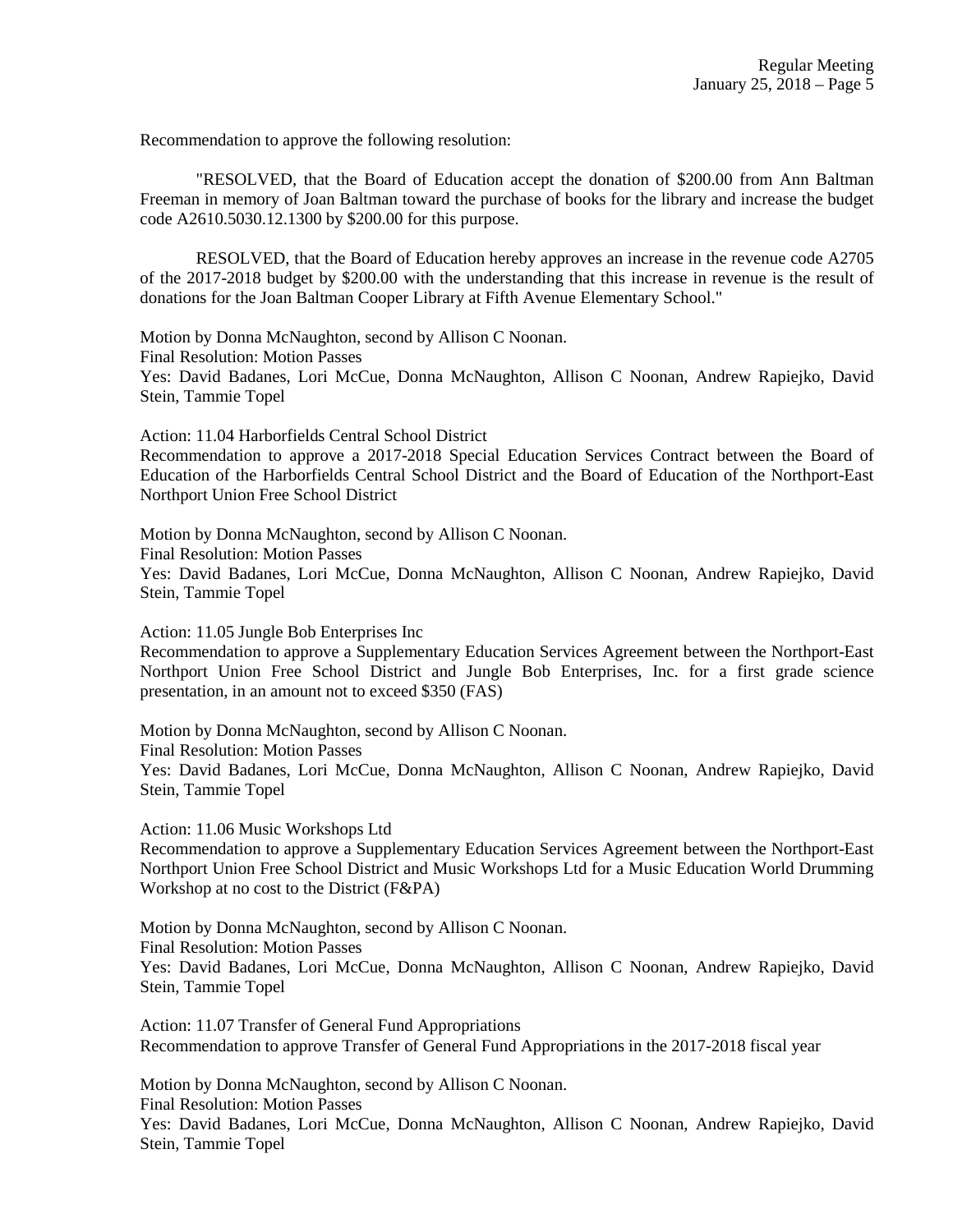Action: 11.08 Transfer of Capital Fund Appropriations Recommendation to approve Transfer of Capital Fund Appropriations in the 2017-2018 fiscal year

Motion by Donna McNaughton, second by Allison C Noonan. Final Resolution: Motion Passes Yes: David Badanes, Lori McCue, Donna McNaughton, Allison C Noonan, Andrew Rapiejko, David Stein, Tammie Topel

Action: 11.09 Allowance Authorization and Change Order Recommendation to approve the following Allowance Authorizations and Change Order:

- 11.09.1 Allowance Authorization No. 1, Exterior Bleachers Replacement at Northport High School, SED #58-04-04-03-0-010-030, Visitors' Bleachers Unforeseen Conditions CG-5 Allowance, \$2,500.00
- 11.09.2 Allowance Authorization No. 1, Exterior Bleachers Replacement at Northport High School, SED #58-04-04-03-0-010-030, Home Bleachers Unforeseen Conditions GC-1 Allowance, \$15,000.00
- 11.09.3 Change Order No. 1, Exterior Bleachers Replacement at Northport High School, SED# 58-04-04 03-0-010-030, increase in the amount of \$48,250.00

Motion by Donna McNaughton, second by Allison C Noonan.

Final Resolution: Motion Passes

Yes: David Badanes, Lori McCue, Donna McNaughton, Allison C Noonan, Andrew Rapiejko, David Stein, Tammie Topel

### **12. PUBLIC WORK SESSION**

Action, Discussion: 12.01 Board Policies Recommendation to table the following policies:

- 12.01.1 Policy #2300 "Board of Education Membership" (replaces policies 9111 "Filling Board Vacancies", 9540.1 "Orientation Program for Candidates for the Board of Education and for Members-Elect", 2220 "Board Officers")
- 12.01.3 Policy #2600 "Retirement of Board of Education Members" (new policy)

Motion by David Stein, second by Donna McNaughton. Motion Passes Yes: David Badanes, Lori McCue, Donna McNaughton, Allison C Noonan, Andrew Rapiejko, David Stein, Tammie Topel

Recommendation to receive for a first read the following policy:

12.01.2 Policy #2350 "Communications to the Board of Education" (revisions to current policy 8346)

Motion by Lori McCue, second by Allison C Noonan. Motion Passes Yes: David Badanes, Lori McCue, Donna McNaughton, Allison C Noonan, Andrew Rapiejko, David Stein, Tammie Topel

Recommendation to receive for a first read the following policy:

12.01.4 Policy #9511 "Pay Rates for: Continuing Education and Recreation Teachers and Temporary, Substitute and Student Non-Instructional Employees" (revisions to current policy)

Motion by David Stein, second by Allison C Noonan.